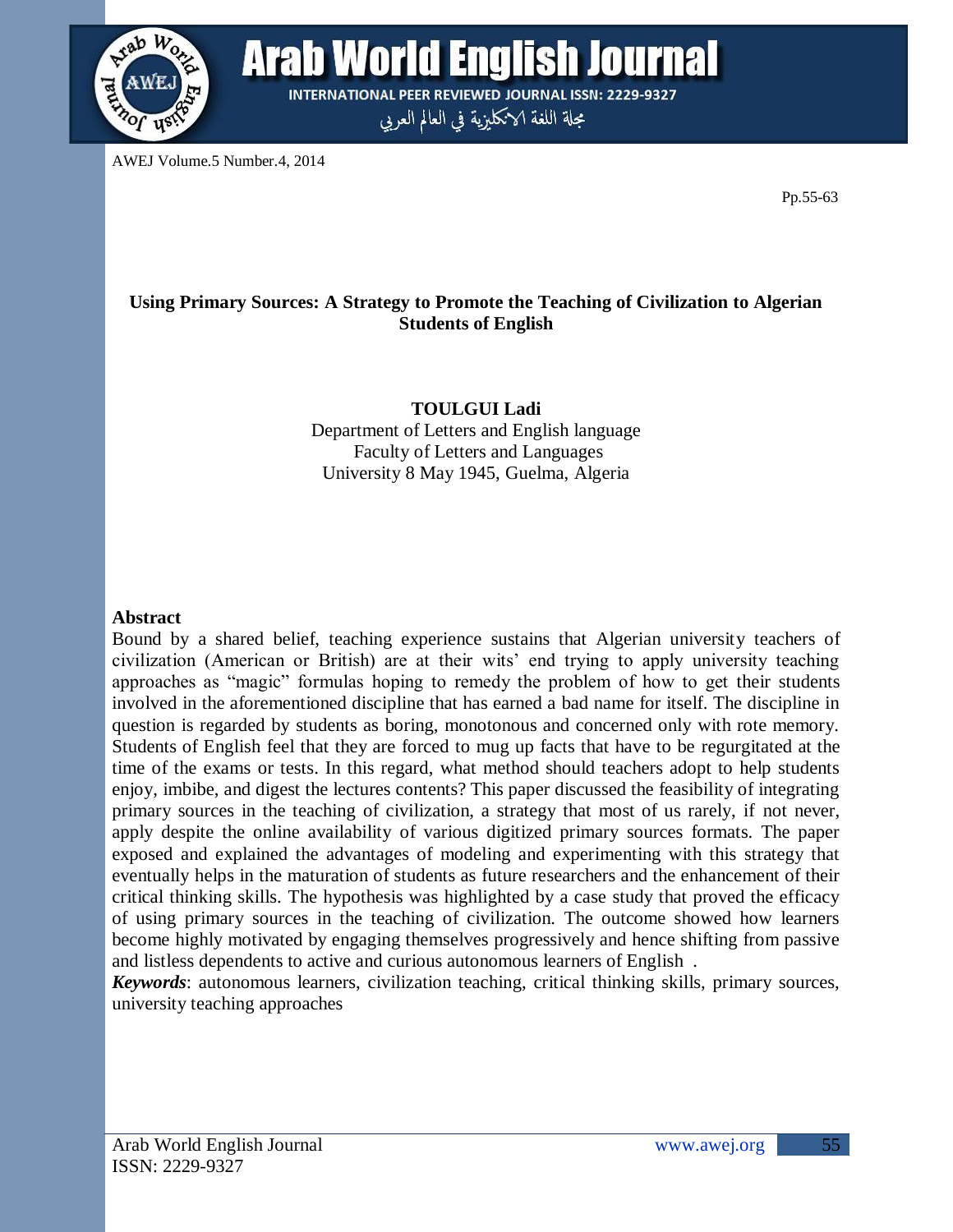Using Primary Sources: A Strategy to Promote the Teaching Ladi

One of the current teaching methods that is gaining popularity and attracting larger following is the use of ordinary or digital primary sources in class. Primary sources are simply the order of the day. Nonetheless, the academic misconception of the Algerian students of English is characterized by their mind that is unfortunately embedded with the archaic belief that the teacher is the major and most reliable source of knowledge in learning civilization and accumulating information that is issued by the teacher. Reacting to this enduring erroneous vision, there is an effective but ignored approach that may largely contribute to enhancing the students' activity so that they become involved in civilization learning. The main objective of this paper then is to convince students to study civilization through primary documents and familiarize themselves with to improve their research skills. Indeed, at the end of their university education they are expected to already be able to understand the specificity of civilization - "knowledge by traces". It is essential for them to develop their learning capacities to understand civilization and eventually give meaning to this discipline.

## **Shifting from Unmotivated to Motivated Mind**

 The course of American/British civilization as a discipline with its different components is complex but may seem futile in the eyes of the Algerian students of English. This is an area that most of them reject willingly on the basis that this discipline is most of the time perceived negatively. The students almost collectively are not motivated to get involved in their civilization lectures and "they thought of them, by and large, as a waste of time" (Veccia *vi*). They are more inclined to stick to the present and the future at the expense of the past. Considering this tendency, the present paper focuses on how to make civilization a more attractive and more accessible field to students who are completely unmotivated as far as "research adventure" is concerned. Civilization is no longer described as an isolated discipline which allows students to assimilate historical/cultural achievements and increase their knowledge in the field of language proficiency. In addition, academic maturation of our students should be fostered by an independent learning and when mastering the respective steps of primary sources such as reading, exploring, interpreting and analyzing, there is no doubt students will successfully develop their critical thinking and writing skills and thus detach themselves from the archaic method of relying on teachers all the time. After all, the use of primary sources by students becomes one of the most efficient ways to get students involved in active learning and initiate them towards the complex field of research.

### **Distinguishing between a Primary Source and a Secondary Source**

 To be successful in using primary sources in the classroom, teachers have to begin with a deep understanding of what primary and secondary sources are. As primary and secondary sources are introduced to students, instructional opportunities that allow them to discern the similarities and differences between the two types of sources have to be created besides other opportunities to discuss perspectives, bias, and context. As the teacher and his students work toward a complete comprehension of what primary and secondary sources mean, there should be the opportunity to also discuss vital records and ephemera. These kinds of personal primary sources are frequently overlooked by teachers but make for interesting parts of discussion.

 There are written or unwritten sources that provide information about the past. There are primary sources and secondary sources. By definition a primary source is any document/object, created or produced during the period the researcher is investigating. The primary source is basically defined as that material "which is written or produced in the time period students are

56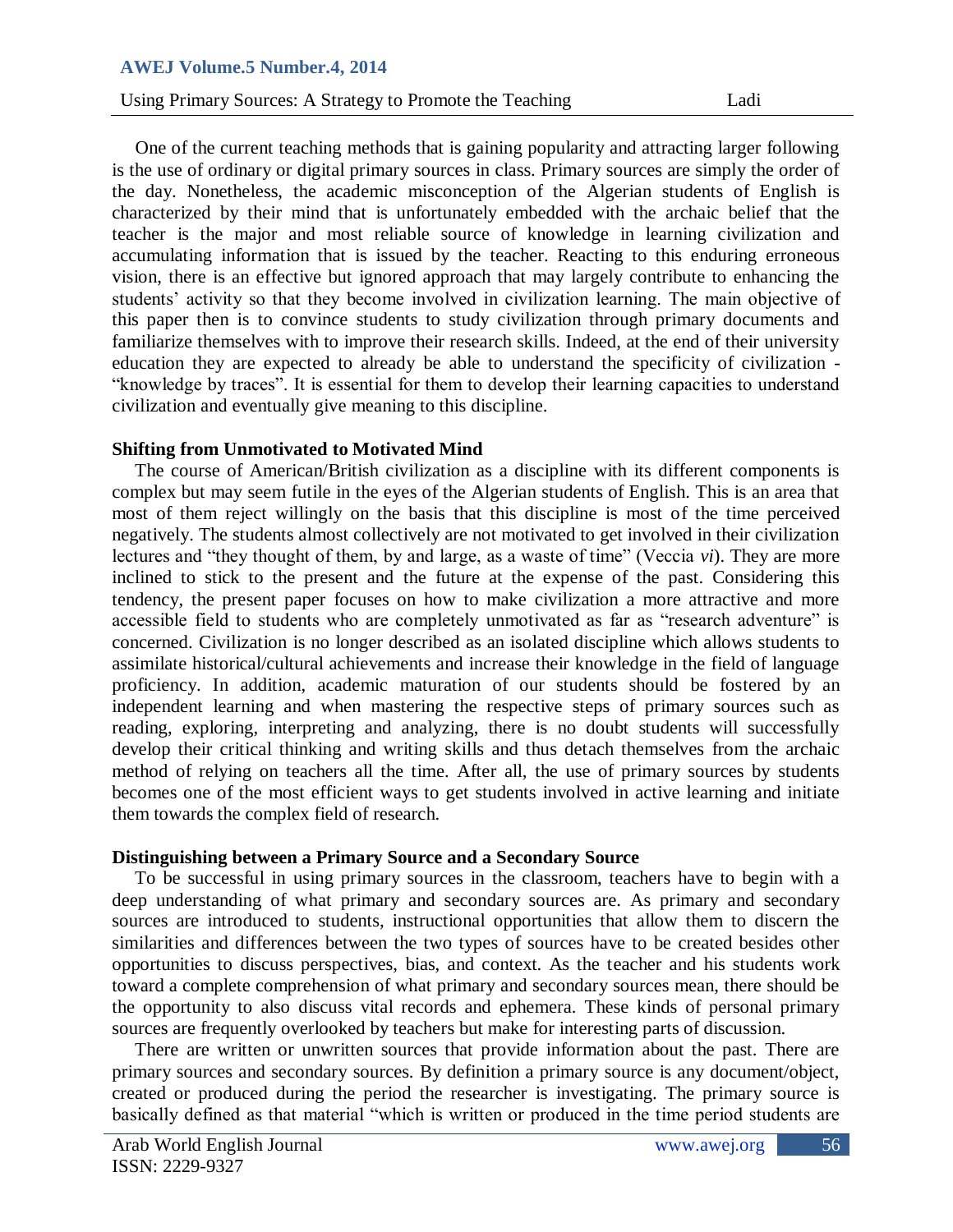Using Primary Sources: A Strategy to Promote the Teaching Ladi

investigating…. [It] provides first-hand accounts about a person or event" (Pierce 3). The primary source is directly related to a topic by time or participation. As a first-hand evidence or eyewitness account of an event, the primary source tells about the event without adding any interpretation from a later time. It is used as evidence for theories or when one wants to gain timely perspectives on a subject. It reflects an individual or a one-sided point of view of the participant/recorder. It also reflects the attitudes of the time period in which it was written or produced. It includes an original information or explanation. This definition applies to a primary source available on the Internet. There are various types of primary sources such as advertisements, autobiographies, artifacts, court files, diaries/ephemera, letters, manuscripts, memoirs, memoranda, newspapers, novels, personal interviews, opinion polls, photographs, reports, speeches, and testimony. The list is long but not exhaustive. By contrast, a secondary source is any document containing descriptive or analytical data on primary documents and is created after the period under investigation. Experts even go far by viewing this type of sources as "corruptions of the originals and are prone to successive layers of error and bias (Barton 746). The secondary source is characterized by its interpretation, evaluation, or analysis of the primary source. It can be viewed as part of a conversation about a topic. It is used when one wants to see what others have already discussed. It can be a good place to collect background information or explore what subtopics have already been studied on a given topic. Books, artist's impressions, blogs, textbooks, encyclopedias, reviews, lectures, and documentaries belong to this type of source.

 Yet, caution should be taken: We should not fall into the trap of thinking that a primary source is better than a secondary source because it was created 'at the time'. There is no rule about which type of source is better. It depends on what we are looking for in the source and how it is used.

 A source's classification as a primary or secondary can change depending on the topic that we are studying. For example, if we are writing about how news is reported on the Internet and the website like BBC.co.uk can be considered a primary source, we are studying news on the Internet and BBC.co.uk represents the object we are studying. However, if we are writing about Margaret Thatcher's political legacy and we find an article on BBC.co.uk that analyzes it, the article would be considered a secondary source and since we are studying politics, an article on BBC about it is a step or move from the object that we are studying.

# **Primary Source Documents and Visual Literacy**

 Usually we, as teachers, overwhelm our students with printed materials (handouts of scholarly articles, book chapters) to be absorbed. The traditional way of giving them lectures allows them a very limited time to react to the covered topic. They simply stagnate in their over-simplistic understanding instead of acquiring complex ideas by encouraging them to do their own activities. Civilization as a discipline should be taught in "the form of problems, trends, movements, interrelationships, processes, but not periods". It is not fair to see this discipline, taught as inquiry into the past, to provide the student with ready-made approaches and solutions to contemporary problems" (Krug 42). Teaching has changed overtime as it has become more structured and thus gives students more time to get prepared. Primary source documents are used to develop observation and analysis capabilities. They are devoted to the analysis of materials based on objective and deductive observation, and recording facts. Besides being the basis of historical research, primary sources are "widely used in undergraduate teaching as a way to introduce students to voices from the past" (Dobson and Ziemann).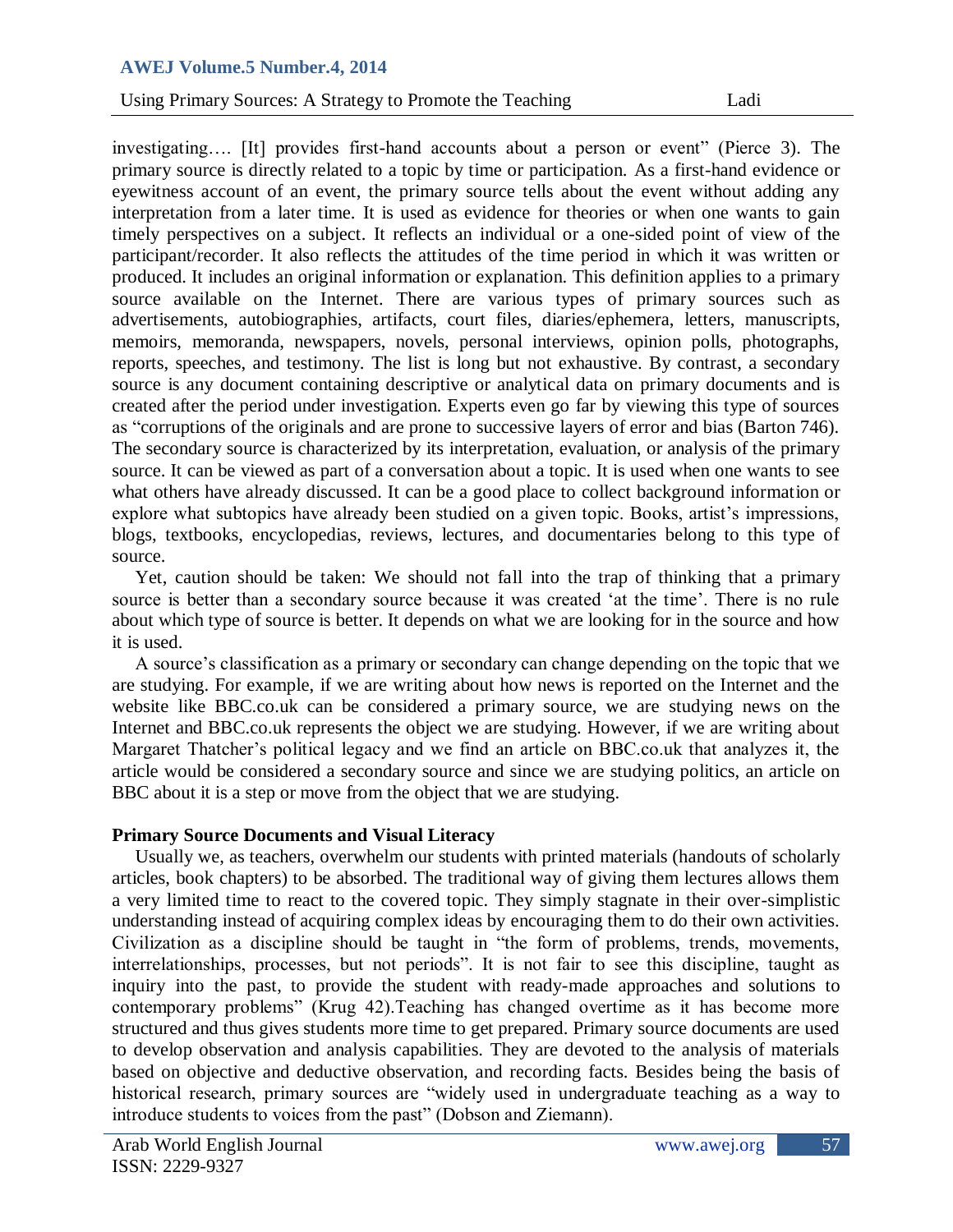# **Literature Review**

 The all-encompassing trends of literature suggest that the use of primary sources can develop students' understanding of civilization while shaping their critical thinking. Educators agree that the student can acquire an appropriate and positive experience of learning when he is exposed to primary sources. To make this practice easier, teachers of course rely on accessible technology in their classrooms. Finally if the available literature makes aspects of the use of primary sources positive, various educators maintain that the use of primary sources can result in efficiency. To confirm these findings, it is important to explore the ways primary sources are used in teaching civilization. In the literature review, recent studies on classrooms adopting primary sources are closely examined.

 Serious research development to encourage the use of primary sources in civilization is taking place through works such as Veccia's, *Uncovering our History: Teaching with Primary Sources* in which she explains well that "Primary sources can provide the framework for spirited classroom discussions, debates, and projects that will engage students in memorable ways" (2). Students were asked to do activities while analyzing pictures, videoclips, and documents gathered and brought by the teacher. When students discover how primary sources give evidence of the past upon which hypothesis is formed, they get involved in the motivating process that largely contribute to their gradual shift from passive to active learners. Another effective strategy for using primary source materials is to develop a packet of primary source documents or artifacts that revolves around a single theme, topic, or historical era. In other words, the teacher would collect a range of primary sources concerning, for instance, the *New Deal*. Students would then compare and contrast documents in government, economics, and contemporary world issues in this packet to understand more fully the historical and political context and repercussions of the *New Deal* (Shiveley and Vanfossen 40). The work puts emphasis on primary source document analysis that is believed to provide students an opportunity to connect with civilization in a more autonomous and individual active manner. The civilization course is supposed to enhance the student's curiosity as he voluntarily becomes a major factor in this action research.

 As their principal system of methodology, researchers examined sample student work and analyzed their responses and reflections. The previously cited works share a common ground by endorsing the concept that primary source usage provides students with a more positive and effective learning experience.

 In addition to historical analysis and interpretation skills, researchers remarked that working with primary sources in civilization encompasses several other benefits. Susan L. Meo explains in her article "'In their Own Eyes': Using Journals with Primary Sources with College Students" that using primary sources allows students to see civilization as an ongoing process of constructing the past, rather than a fixed body of knowledge. She accentuated three important thinking skills over the civilization course and required from her students to show civilization understanding - the ability to "identify the basic elements of the narrative structure (the characters' situation, sequence of events, their causes and their outcomes)". Students were expected to identify the author's perspective and evaluate his/her credibility and authority. In this way students developed their historical analysis and interpretation skills, and received practice in "detecting bias, weighing evidence, and evaluating arguments" (336).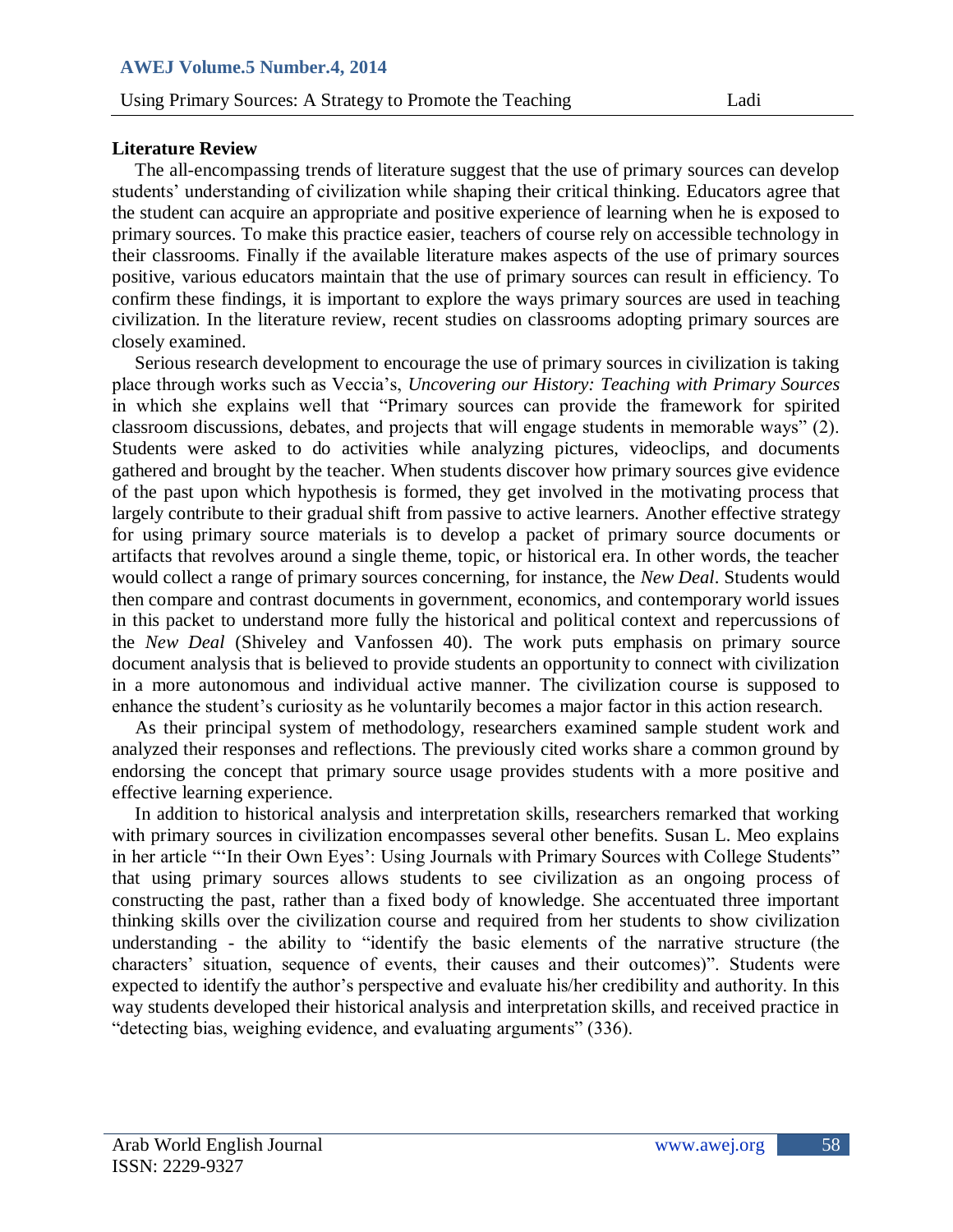# **Purpose of the Study**

The purpose of the present case study was to investigate the impact of teaching civilization with primary sources in the classroom and to measure the implications for the students' development of historical/cultural perspective taking, understanding and approach.

 A primary source represents an effective tool that helps both to develop the student understanding of historical/cultural events and expand his awareness of people who were part of these events. Reading newspaper articles written during a particular era, or studying personal letters, diaries, or memos written by historical figures, analyzing ads, political cartoons, and government documents from times past, the whole may create an enjoyable, exciting, and informative environment for most students learning civilization. At this level, the paper hypothesizes that helping students to discover how enjoyable, exciting, and interesting the subjects can be, will improve their comprehension, as well as their participation in the classroom environment.

 The studied question in this action research, therefore, is to find out if students understood information and enjoyed studying civilization more when they studied with primary sources as opposed to relying on secondary sources. In this paper, civilization refers to the "interpretive, constructive, analytic, and dialogic process—a discipline concerned with both knowledge of the past and the acts of constructing that knowledge" (Dutt-Doner, Cook-Cottone, and Allen).

## **Methodology**

 The use of primary sources as an essential component of civilization curriculum is clearly expanding in today's education institutions mainly universities. It is important for teachers to explore and understand the effectiveness of primary sources as a teaching tool of civilization. The objective of this paper is to assess the effectiveness of using primary sources and how they affect student's understanding of civilization.

# **Research Questions**

The core research question was: How is the student's understanding of civilization affected by the use of primary sources? In this case understanding civilization is defined as the ability to explain the meaning of an historical/cultural event or concept. Students must be able to interiorize the relevance of important historical/cultural events and concepts. The major advantages from taking part in the research were the teacher's willingness or unwillingness to use primary sources and if this teaching strategy was valuable or not to a students learning.

### **Data**

 The study was conducted with Master's students in the department of Letters and English Language. The participant population consisted of 34 Master's students who took British civilization. There were more females than males enrolled in the class. The sample lesson concerned the "Scramble for Africa". As the study required the incorporation of primary sources in the British civilization course guidelines and as it was the first experience at the department level, the teacher limited the number of used primary sources so that the participants would be slowly attracted to freely express their opinion on this new tool of learning.

 The research process started with surveying students after the given lesson where primary sources were used and the students' academic responses to the lesson were documented. In the following stage the focus group who took the lesson using primary sources was interviewed. Finally the collected data was analyzed. In the participants' survey, three simple questions were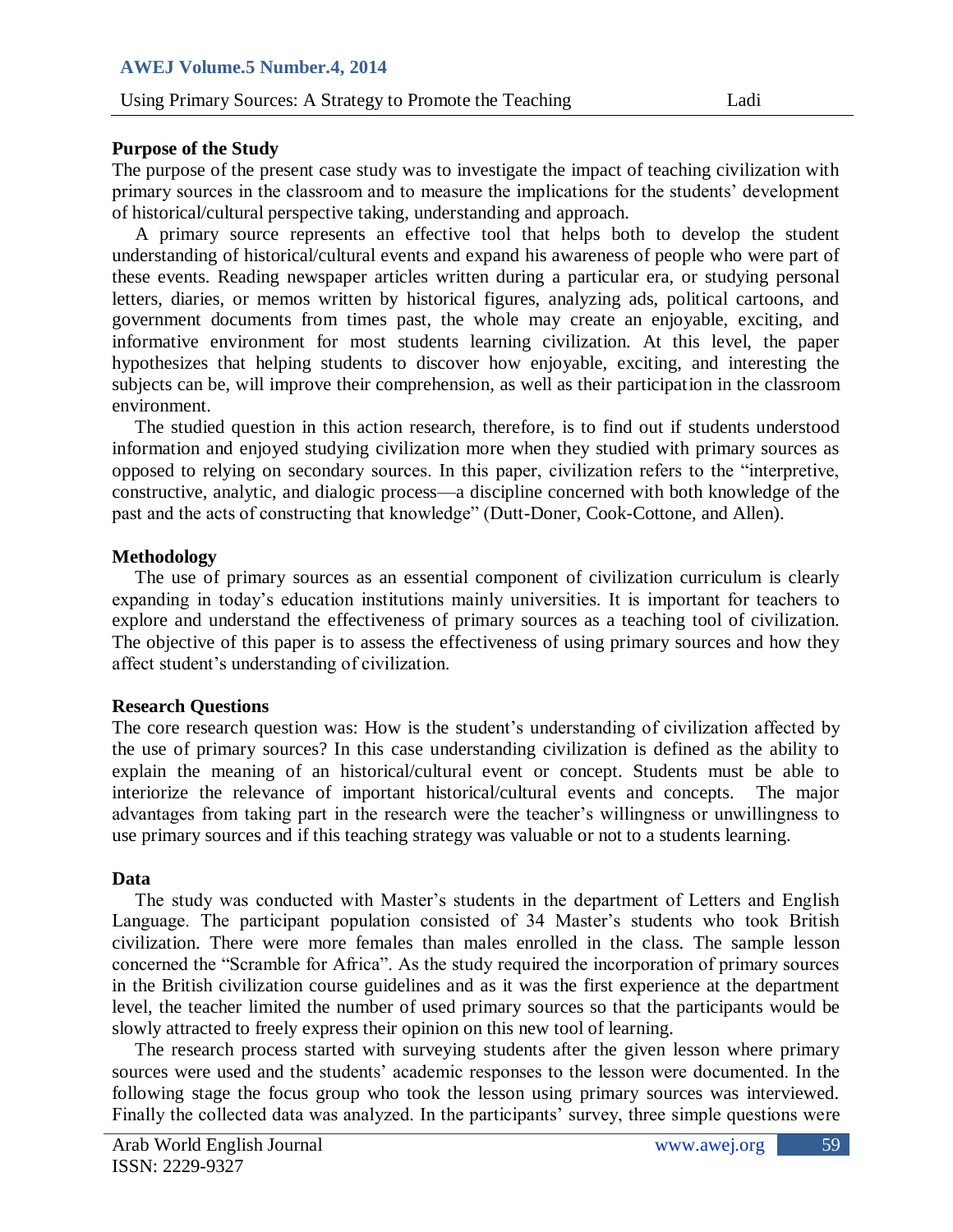Using Primary Sources: A Strategy to Promote the Teaching Ladi

asked to evaluate their degree of interest in the lecture. An area for the participant is added to rate the lesson in comparison to other ones that were not based on primary sources. In the student interview, the aim was to find out how the student viewed the inclusion of primary sources in civilization lessons.

 In the next part the data analysis and the obtained results are discussed. The data analysis shows how the focus group of students considered and reacted to learning civilization with primary sources. Analysis is equally concerned with teacher's use of primary sources and demonstrates his ideas on the beneficial sides when such material is integrated into civilization lessons.

### **Presentation of Results**

 The study found that the use of primary sources in civilization teaching had a profound influence when students were provided with background information and stimulate discussion about the studied material.

 The research was based on two essential questions that needed answers to measure the importance of primary sources in civilization teaching: 1) How do students delineate their current civilization class, knowing that the class is designed around primary sources, and 2) what thinking skills do students in the study have?

 The study revealed that 31 of the 34 Master's students who took part in the survey thought their current class was different from the ones they had taken before. Two factors shaped their opinion: The integration of primary sources for the first time in a more intensive way, and autonomous learning in small groups. It is also remarked that 28 students in the study significantly strengthened their civilization lesson comprehension in comparison with the rest of lessons taken in other courses which were not structured around primary sources. 27 students in the study said they liked civilization more after taking their current class where primary sources were a center. Four students were reticent and admitted that they needed more time and 3 students preferred to keep the old method based on the teacher's explanation and insisted on handouts.

 As an answer to the second question on thinking skills acquisition by Master's students, it was noticed that these students were skilful to observe details from primary source documents, add extra information to the documents in hand, debate causes and consequences related to the documents, make their own connections, and bring evidence to support their thinking about the documents. Combined with the expressed level of motivation, it appears from this study results that the majority of the focus group was overwhelmingly in favor of the practice and its expansion to all courses on condition they become habituated to the novel strategy.

 The last task of students was to hand in their own written summary of the lesson to evaluate their comprehension degree. If students mentioned specific information from the primary sources in their summary, 4 students based their conclusions on information that was not available in the document, confirming their lack of understanding of primary sources. Twenty-eight showed an understanding. However, to progressively develop this understanding, students need adequate scaffolding, familiarity with a topic, background information, and class discussions to help them investigate primary sources.

 The study was based on three analysis models: Observe, reflect, and question. During the observe phase, students were asked to identify and notice details. Basic questions were asked like describe what students see, read or hear. What they noticed first or what they noticed that they could not explain. In the reflect phase the students were asked to form a hypothesis and test it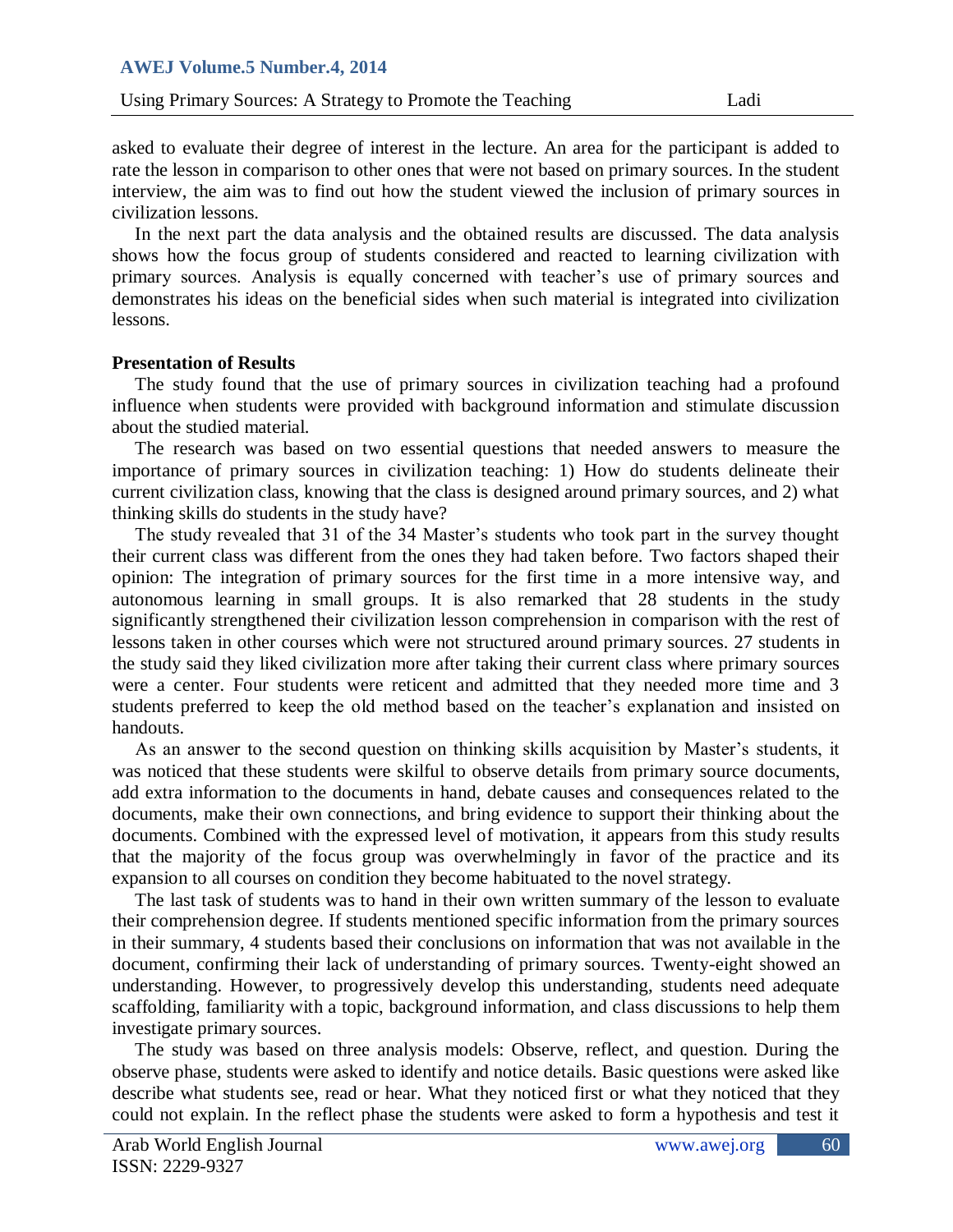Using Primary Sources: A Strategy to Promote the Teaching Ladi

out. So they might ask probing questions such as who do they think created this sort of source and why? How do they think the source was created? What tools were used and where do they think the source came from: place and time? Finally in the third phase of the analysis process, the question phase is where students asked questions that helped them clarify what they were analyzing and what they were researching and could be asked the question what they were still wondering about which might lead to more observations. The whole process is identifiable through its six ‗Es': Engage, explore, explain, extend, and evaluate.

### **Discussion and Interpretation**

 The results obtained from the student interest survey are highly promising in that they clarify what types of primary sources they are able to explore. It is remarked that students preferred to be taught a civilization topic employing primary source images, political cartoons, or posters rather than the one relying on primary source newspaper articles, speeches, or other long texts. They believed that long text primary sources fostered the least discussion among students, which might have restrained their interest in studying those subjects.

 Students were in fact attracted to primary sources according to their types. For instance, the majority preferred to explore photographs, political cartoons, and posters because they were convinced that this material generated lively, fun, substantive discussion. It should be taken into account that civilization teaching has always been based on the teacher's explanation, verbatim note-copying, and old-new handouts, a traditional way that allows only some students to successfully grasp information, while a large portion of them were absent-minded and visibly bored by it. However, those same students adopted a completely different behavior by becoming lively and showing deep interest when they got involved in the discussion or analysis of primary source pictures. This evidence mirrors the fact that that for visual learners, integrating such primary source material into civilization teaching turned many of the participants from civilization despisers into civilization enthusiasts. The positive change did not only affect participants who were reluctant to classical lecturing and note-taking or copying but the whole student focus group who admitted that it was the first time they experienced primary sourcebased teaching during which this action research created a favorable learning environment that kept them provisionally far from the boring routine of a non-stop dictation from the teacher's notes and handouts reading.

 The results of this study corroborate those previously achieved by teachers on primary sources use in the civilization course. The obtained positive results from the present case study support the idea of expanding the incorporation of primary sources into civilization lessons to finally initiate our students to get involved instead of keeping them isolated from any contact with the real world of autonomous research.

 The primary source materials are found to be an effective but ignored teaching tool that provides students with direct access to a period of one or more individuals, or a specific event/s, encourages them to be in the heart of the matter and establish links between history and human experiences. This type of tool leads to further research since each piece is in itself a 'snapshot' that reflects a slice of life or history.

When teachers use primary sources they are really able to engage students and get them excited about learning. When teachers facilitate the analysis of primary sources with students, they are helping them build knowledge through a profound degree of content comprehension. Primary sources allow students to acquire a deeper understanding of civilization as a discipline in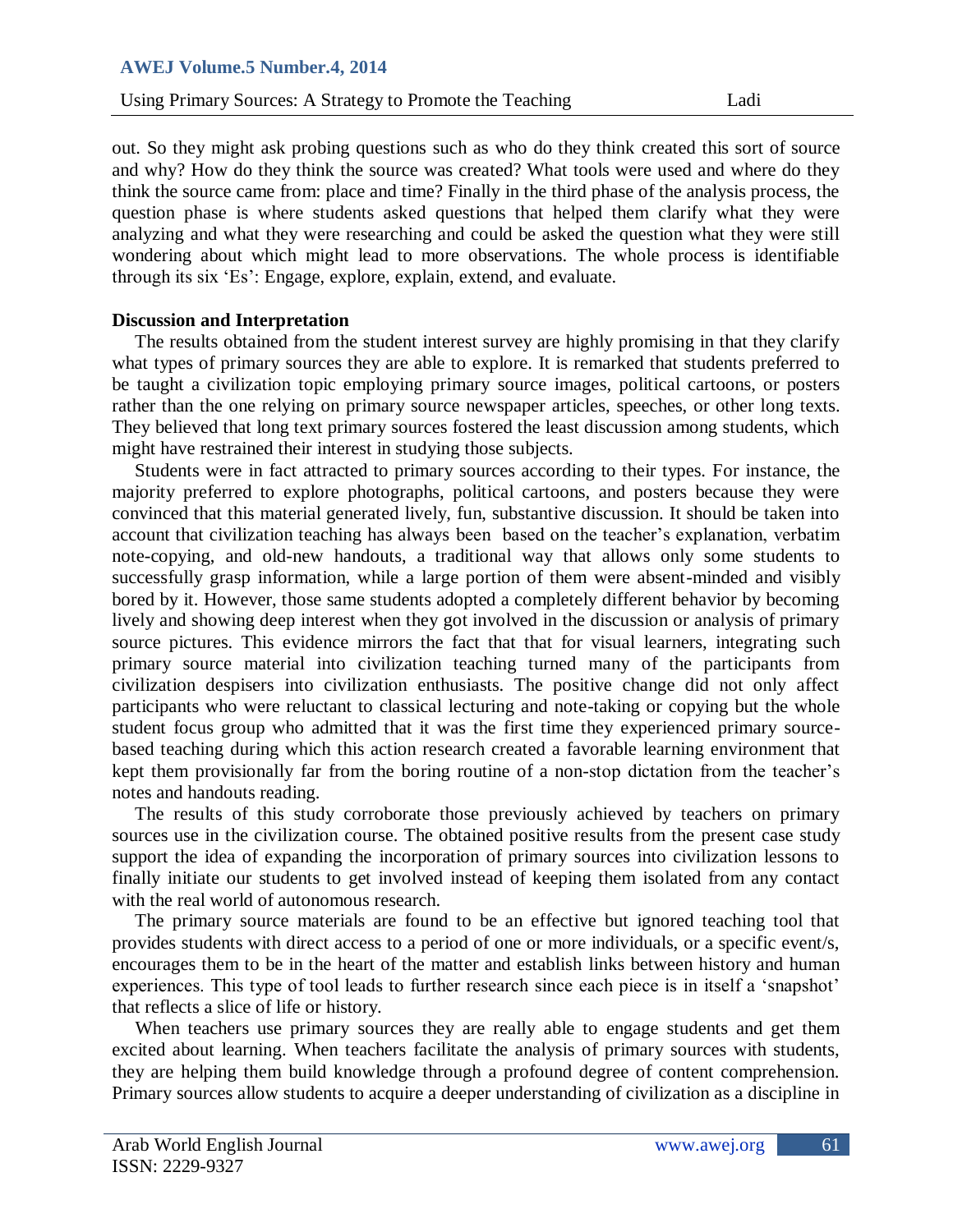addition to a more favorable and valuable learning experience. Consequently, students have a free but unexploited means to develop higher-level critical thinking skills and historical empathy.

 Historical documents such as letters, text, files, papers, drawings, articles and other pieces of information left behind by those who have left this world, are real treasures for civilization research. Students should learn to read primary sources. But reading a source to find out evidence and reading it to find information requires two different approaches. Books in the field of civilization are usually used to look for information. Primary sources can be read differently. To use them well, they should be placed in their historical context and make assumptions to better understand what was happening when they were created.

 Starting a civilization lesson with a primary source image is a powerful way to introduce a topic and it is oftentimes less threatening to the student who struggle with reading fluency and comprehension. Last when the teacher uses primary sources he encourages the student to think creatively and critically. However, it remains necessary to provide adequate background so the student can successfully decode the document. Ideal as it may appear, it is not wise to try to teach a survey of civilization entirely from primary sources (Musbach 31).

### **Conclusion**

 From this research, our intention becomes manifest testifying that relying on primary sources in the civilization classroom can be very effective if they are used properly. We fully adhere to Christine Compston's remarks that at its simplest level, a primary source provides students with information about the past for the purpose of making civilization alive and offers them the opportunity to explore "a firsthand account of a noteworthy event, a handwritten draft of a famous speech, a well-worn tool, a letter to a loved friend, a photograph of a family gathering, the business records of a colonial artisan, the notes leading to an important invention or scientific discovery" witnessing that civilization "is about real people and the events that shaped their lives, as well as the actions individuals took that shaped events"(4).

 The critical use of primary source documents offers students an opportunity that is characterized by "the comprehensive process of confronting multiple dilemmas, speculate, think critically, and make personal and civic decisions based on information from multiple perspectives" (qtd. in Patterson, Lucas, and Kithinji 68) and thus allows him to understand the human side of history/culture. For instance, when teachers of civilization adopt the use of primary sources: images, photographs and prints, they are helping students build visual literacy skills.

 Without background, the student will not grasp the meaning of much that he will read. While he may be willing to do some research to understand a document, he will give up if the document is too complex. Ultimately, the time is ripe to widely adopt this teaching strategy especially when such sources are digitally available free of charge waiting for teachers and students alike to explore them. Primary source documents inclusion in teaching civilization is highly advantageous. The most prominent advantage of the strategy is the way in which the student is engaged to learn, shape, and enhance his critical thinking about civilization and its basic components history and culture.

### **About the author**:

Dr. TOULGUI Ladi is currently teaching as senior lecturer in civilization in the Department of Letters and English Language – University of 8 May 1945/Guelma. He holds a Doctorate degree